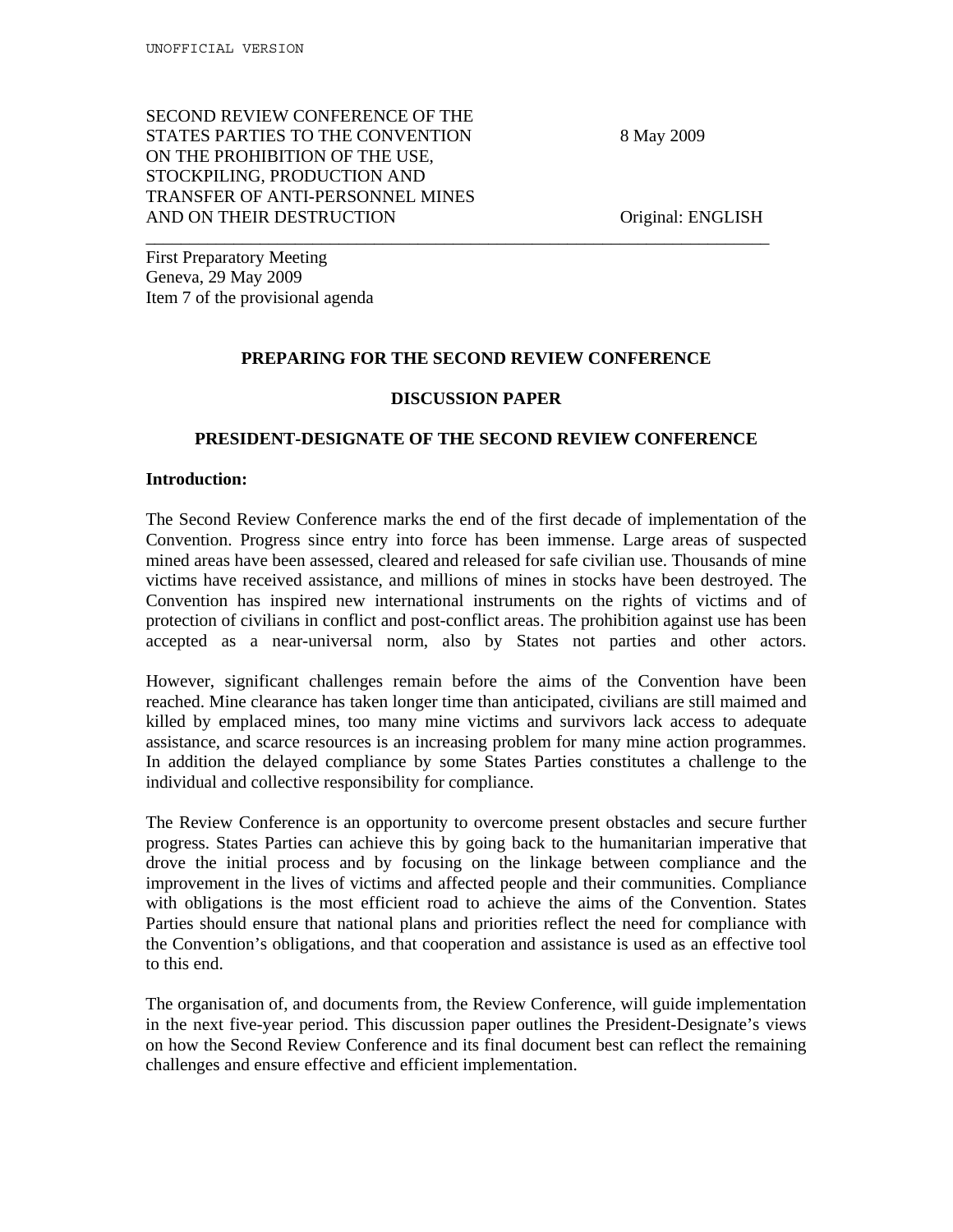On the basis of consultations carried out by the President-Designate in close cooperation with the host country and the President of the Ninth Meeting of the States Parties, with these consultations including an informal meeting convened on 2 March 2009 to which all States Parties and interested organizations were invited, there appears to be widespread support for the following:

- a. The Review Conference should adopt a final report including a comprehensive review, an action plan to guide the States Parties' efforts to fulfill the obligations under the Convention during the subsequent five-year period and a concise, powerful and memorable high-level declaration.
- b. In addition, the States Parties would need to take decisions on a post-Review Conference meeting programme and on Article 5 extension requests submitted in 2009.
- c. The Second Review Conference should be held at the highest possible level. It should be *the Cartagena Summit on a Mine-Free World*. This should contribute to high-level commitments necessary to pursue the aims of the Convention during the next five years.
- d. As was the case at the First Review Conference, a high-level segment should take place during the last two days of the Review Conference.
- e. The Review Conference would immediately begin work on the morning of Monday 30 November and proceed until the end of the third day with discussions on the basis of draft documents submitted in advance of the Review Conference. Addresses to the meeting and general statements during the first three days would be discouraged.
- f. By the end of the third day, it is hoped that the States Parties would be in a position to recommend for adoption at the end of the meeting the final report and its annexes.

# **The documents to be adopted:**

On the basis of the course of action regarding which documents should be prepared, the President-Designate proposes the following method to guide the preparation of these documents:

*The Review of the Operation and Status of the Convention, 2005-2009*

- a. The review should document the progress made by the States Parties since the First Review Conference in fulfilling the obligations under the Convention.
- b. The review should document efforts undertaken with respect to relevant actions of the Nairobi Action Plan and the results of these actions.
- c. The review should document decisions and recommendations made by the States Parties since the First Review Conference to facilitate and enhance